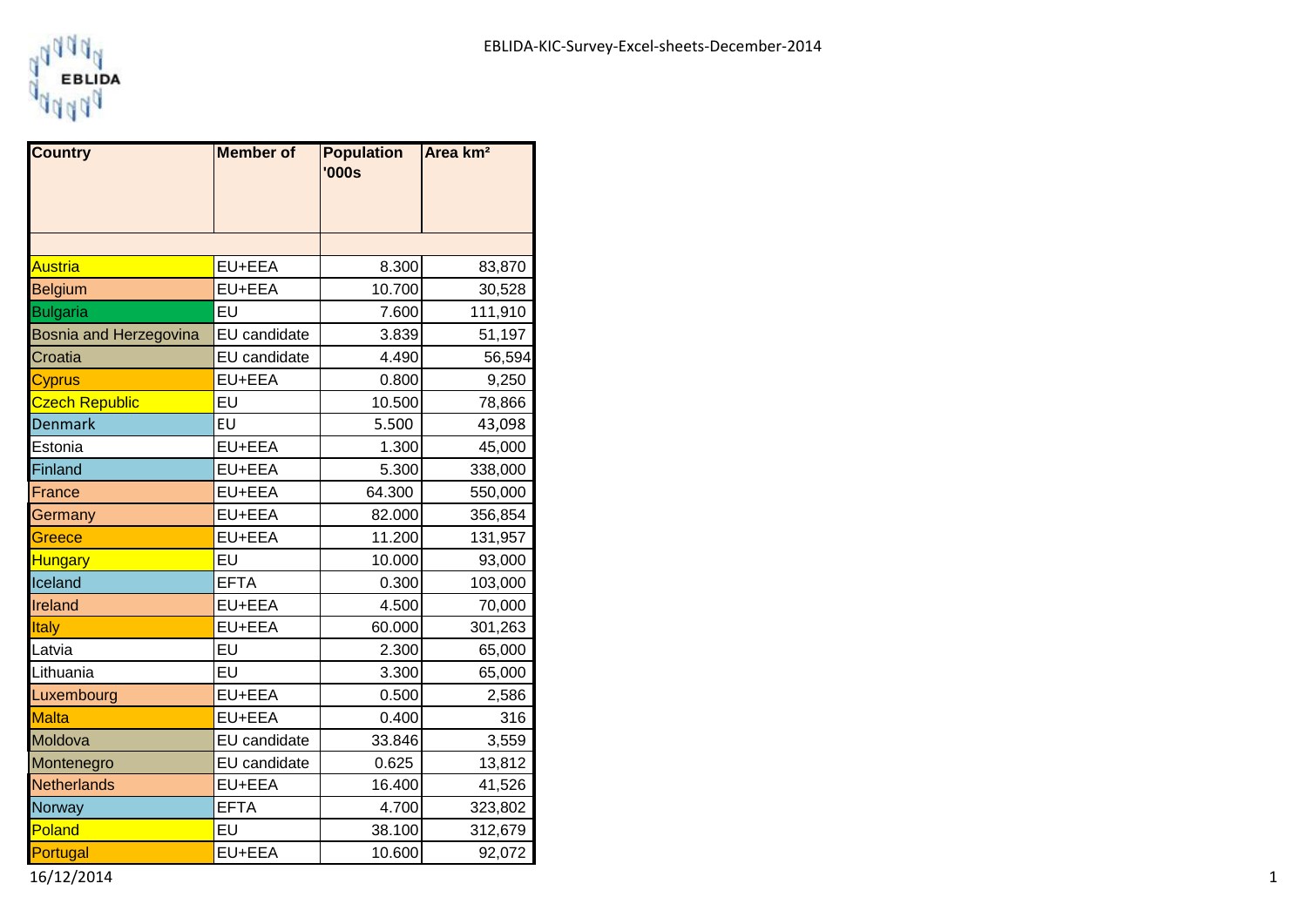

┓

| <b>Country</b>         | <b>Member of</b> | <b>Population</b><br><b>'000s</b> | Area km <sup>2</sup> |  |
|------------------------|------------------|-----------------------------------|----------------------|--|
|                        |                  |                                   |                      |  |
|                        |                  |                                   |                      |  |
|                        |                  |                                   |                      |  |
| Romania                | EU               | 21.500                            | 237,500              |  |
| Serbia                 | EU candidate     | 7.186                             | 88,361               |  |
| Slovakia               | EU+EEA           | 5.400                             | 48,845               |  |
| Slovenia               | EU+EEA           | 2.000                             | 20,273               |  |
| <b>Spain</b>           | EU+EEA           | 45.800                            | 504,782              |  |
| Sweden                 | EU               | 9.200                             | 449,964              |  |
| <b>Switzerland</b>     | <b>EFTA</b>      | 7.600                             | 41,490               |  |
| <b>Turkey</b>          | EU candidate     | 71.500                            | 780,580              |  |
| UK                     | EU               | 61.700                            | 241,820              |  |
|                        |                  |                                   |                      |  |
| EU+EEA - Total         |                  | 329.500                           | 2,627,122            |  |
| EU - Total             |                  | 169.700                           | 1,698,837            |  |
| <b>EFTA - Total</b>    |                  | 12.600                            | 468,292              |  |
| <b>EU</b> candidate    |                  | 121.486                           | 994,103              |  |
| <b>Europe - Total</b>  |                  | 633.286                           | 5,788,354            |  |
|                        |                  |                                   |                      |  |
| <b>Eastern Europe</b>  |                  | 29.100                            | 349,410              |  |
| <b>EU</b> candidate    |                  | 121.486                           | 994,103              |  |
| <b>Baltic States</b>   |                  | 6.900                             | 175,000              |  |
| <b>Central Europe</b>  |                  | 74.300                            | 637,533              |  |
| <b>Northern Europe</b> |                  | 25.000                            | 1,257,864            |  |
| <b>Western Europe</b>  |                  | 247.700                           | 1,334,804            |  |
| <b>Southern Europe</b> |                  | 128.800                           | 1,039,640            |  |
| <b>Europe Total</b>    |                  | 633.286                           | 5,788,354            |  |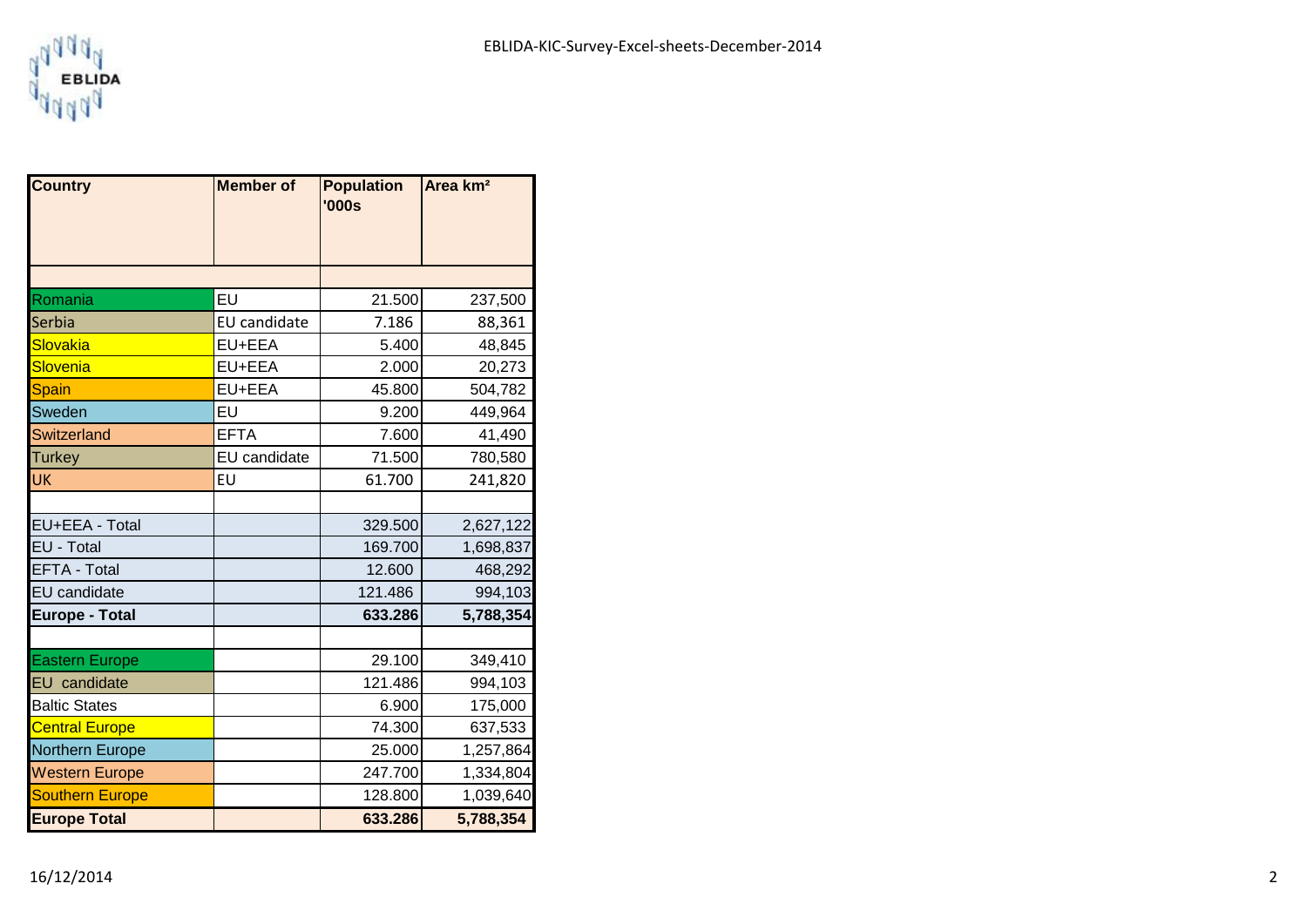

| <b>Country</b>         | <b>Number of</b><br><b>Public Lib.</b> | Number of<br>registered users | <b>Media stock</b> | Loans                   | <b>Visits</b> | Number of<br>staff | Average of e-<br>resources | e-visits (No. of<br>hits to the | Year          |
|------------------------|----------------------------------------|-------------------------------|--------------------|-------------------------|---------------|--------------------|----------------------------|---------------------------------|---------------|
|                        |                                        |                               |                    |                         |               |                    |                            | website)                        | of            |
|                        |                                        |                               |                    |                         |               |                    |                            |                                 | data<br>coll. |
|                        |                                        |                               |                    | <b>PUBLIC LIBRARIES</b> |               |                    |                            |                                 |               |
| <b>Austria</b>         | 1,473                                  | 996,540                       | 10,624,472         | 21,010,783              | 9,753,414     | 914                |                            |                                 | 2011          |
| Belgium                |                                        |                               |                    |                         |               |                    |                            |                                 |               |
| <b>Bulgaria</b>        |                                        |                               |                    |                         |               |                    |                            |                                 |               |
| Bosnia and Herzegovina | 108                                    | 91,455                        |                    |                         |               | 688                |                            |                                 | 2006          |
| Croatia                | 319                                    | 530,261                       | 375,116            | 11,939,357              | 8,150,810     | 1,650              | 43,453                     | 6,541,229                       | 2011          |
| <b>Cyprus</b>          | 142                                    |                               |                    |                         |               |                    |                            |                                 | 2012          |
| <b>Czech Republic</b>  | 5,407                                  | 1,430,991                     | 57,214,068         | 66,500,906              | 46,543,222    | 4,878              | 84,000                     | 18,177,696                      | 2011          |
| <b>Denmark</b>         | 544                                    |                               | 22,000,000         | 44,600,000              | 36,300,000    | 4,319              | 12                         | 23,900,000                      | 2011          |
| Estonia                |                                        |                               |                    |                         |               |                    |                            |                                 |               |
| <b>Finland</b>         | 979                                    | 2,095,336                     | 39,311,127         | 97,448,050              | 52,797,002    | 4,755              |                            | 56,874,083                      | 2011          |
| France                 | 9400                                   | 11,280,000                    | 265,000,000        | 300,000,000             |               | 33,600             | 22,500                     | 15,000,000                      | 2011          |
| Germany                | 9,550                                  | 7,900,000                     | 12,400,000         | 38,000,000              | 12,500,000    | 11,620             | 18,300,000                 |                                 | 2011          |
| Greece                 |                                        |                               |                    |                         |               |                    |                            |                                 |               |
| <b>Hungary</b>         | 3,530                                  | 1,548,528                     | 44,065,386         | 26,228,147              | 17,308,437    | 4,141              |                            | 18,603,831                      | 2011          |
| Iceland                | 78                                     | 122,886                       |                    |                         |               |                    |                            |                                 | 2011          |
| <b>Ireland</b>         | 348                                    | 881,320                       | 12,002,316         | 35,091,006              | 17,123,490    | 1,546              |                            | 2,840,800                       | 2011          |
| <b>Italy</b>           |                                        |                               |                    |                         |               |                    |                            |                                 |               |
| Latvia                 | 819                                    | 446,050                       | 9,276,163          | 14,195,776              | 9,876,559     | 2,152              |                            | 2,151,935                       | 2011          |
| Lithuania              | 65                                     | 690,564                       | 18,619,307         | 20,214,908              | 11,121,177    | 3,803              | 60,603                     | 3,506,959                       | 2011          |
| Luxembourg             | 21                                     |                               | 290,000            |                         |               | 30 <sub>0</sub>    |                            |                                 | 2012          |
| <b>Malta</b>           |                                        |                               |                    |                         |               |                    |                            |                                 |               |
| Moldova                |                                        |                               |                    |                         |               |                    |                            |                                 |               |
| Montenegro             | 21                                     | 11,916                        | 907,456            | 144,478                 |               | 124                |                            |                                 | 2011          |
| <b>Netherlands</b>     | 1,177                                  | 4,009,000                     | 30,667,000         | 100,025,000             | 59,683,825    | 8,340              |                            | 33,009,64                       | 2011          |
| Norway                 | 744                                    |                               | 6,625,120          | 24,977,386              | 21,811,532    | 1,783              |                            |                                 | 2011          |
| Poland                 | 8,290                                  | 8,915,894                     | 132,534,240        | 124,058,298             | 79,597,263    | 23,457             |                            |                                 | 2011          |
| Portugal               | 194                                    | 1,163,480                     | 644,990            | 906,566                 | 6,207,919     | 2,422              |                            | 1,502,467                       | 2011          |
| 16/12/2014             |                                        |                               |                    |                         |               |                    |                            |                                 |               |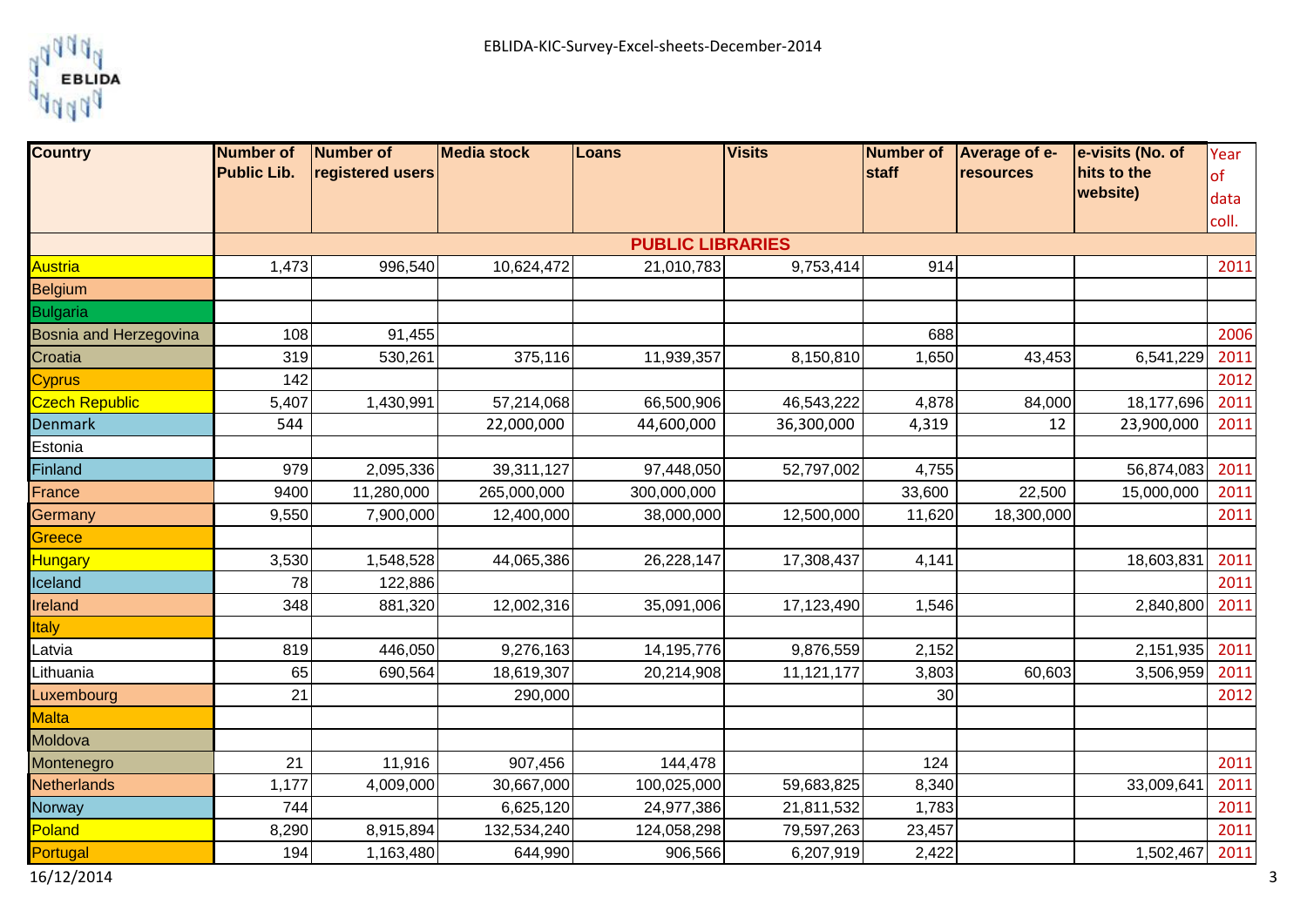

| <b>Country</b>         | <b>Number of</b>   | Number of        | <b>Media stock</b> | Loans                   | <b>Visits</b> | <b>Number of</b> | Average of e-    | e-visits (No. of | Year  |
|------------------------|--------------------|------------------|--------------------|-------------------------|---------------|------------------|------------------|------------------|-------|
|                        | <b>Public Lib.</b> | registered users |                    |                         |               | staff            | <b>resources</b> | hits to the      | of    |
|                        |                    |                  |                    |                         |               |                  |                  | website)         | data  |
|                        |                    |                  |                    |                         |               |                  |                  |                  | coll. |
|                        |                    |                  |                    | <b>PUBLIC LIBRARIES</b> |               |                  |                  |                  |       |
| Romania                |                    |                  |                    |                         |               |                  |                  |                  |       |
| <b>Serbia</b>          | 554                | 536,960          | 12,877,937         | 9,575,610               |               | 1,979            |                  |                  | 2011  |
| <b>Slovakia</b>        | 1,916              | 485,822          | 16,745,247         | 17,475,143              | 5,945,505     | 1,462            | 44               | 2,198,285        | 2011  |
| <b>Slovenia</b>        |                    |                  |                    |                         |               |                  |                  |                  |       |
| <b>Spain</b>           | 5,075              | 13,570,814       | 8,867,886          | 60,657,759              | 111,469,607   | 12,821           | 695,147          | 14,519,091       | 2010  |
| Sweden                 | 1,212              | 2,753,208        | 39,572,088         | 69,532,068              | 67,398,013    | 5,553            | 4,347            | 19,000,000       | 2011  |
| <b>Switzerland</b>     |                    |                  |                    |                         |               |                  |                  |                  |       |
| <b>Turkey</b>          |                    |                  |                    |                         |               |                  |                  |                  |       |
| <b>UK</b>              | 4,698              | 11,412,000       | 102,305,000        | 309,472,000             | 306,591,000   | 21,779           | 7,963            | 97,721,130       | 2011  |
|                        |                    |                  |                    |                         |               |                  |                  |                  |       |
| EU+EEA - Total         | 30,275             | 42,382,312       | 396,553,038        | 670,614,307             | 275,480,762   | 77,510           | 19,017,691       | 125,944,367      |       |
| EU - Total             | 24,565             | 27, 197, 235     | 425,586,252        | 674,802,103             | 574,735,671   | 70,082           | 156,925          | 183,061,551      |       |
| EFTA - Total           | 822                | 122,886          | 6,625,120          | 24,977,386              | 21,811,532    | 1,783            | $\Omega$         |                  |       |
| EU candidate           | 1,002              | 1,170,592        | 14,160,509         | 21,659,445              | 8,150,810     | 4,441            | 43,453           | 6,541,229        |       |
| <b>Europe - Total</b>  | 56,664             | 70,873,025       | 842,924,919        | 1,392,053,241           | 880,178,775   | 153,816          | 19,218,069       | 315,547,147      |       |
|                        |                    |                  |                    |                         |               |                  |                  |                  |       |
| <b>Eastern Europe</b>  |                    |                  |                    |                         |               |                  |                  |                  |       |
| EU candidate           | 1,002              | 1,170,592        | 14,160,509         | 21,659,445              | 8,150,810     | 4,441            | 43,453           | 6,541,229        |       |
| <b>Baltic States</b>   | 884                | 1,136,614        | 27,895,470         | 34,410,684              | 20,997,736    | 5,955            | 60,603           | 5,658,894        |       |
| <b>Central Europe</b>  | 20,616             | 13,377,775       | 261,183,413        | 255,273,277             | 159,147,841   | 34,852           | 84,044           | 38,979,812       |       |
| Northern Europe        | 3,557              | 4,971,430        | 107,508,335        | 236,557,504             | 178,306,547   | 16,410           | 4,359            | 99,774,083       |       |
| <b>Western Europe</b>  | 25,194             | 35,482,320       | 422,664,316        | 782,588,006             | 395,898,315   | 76,915           | 18,330,463       | 148,571,571      |       |
| <b>Southern Europe</b> | 5,411              | 14,734,294       | 9,512,876          | 61,564,325              | 117,677,526   | 15,243           | 695,147          | 16,021,558       |       |
| <b>Europe Total</b>    | 56,664             | 70,873,025       | 842,924,919        | 1,392,053,241           | 880,178,775   | 153,816          | 19,218,069       | 315,547,147      |       |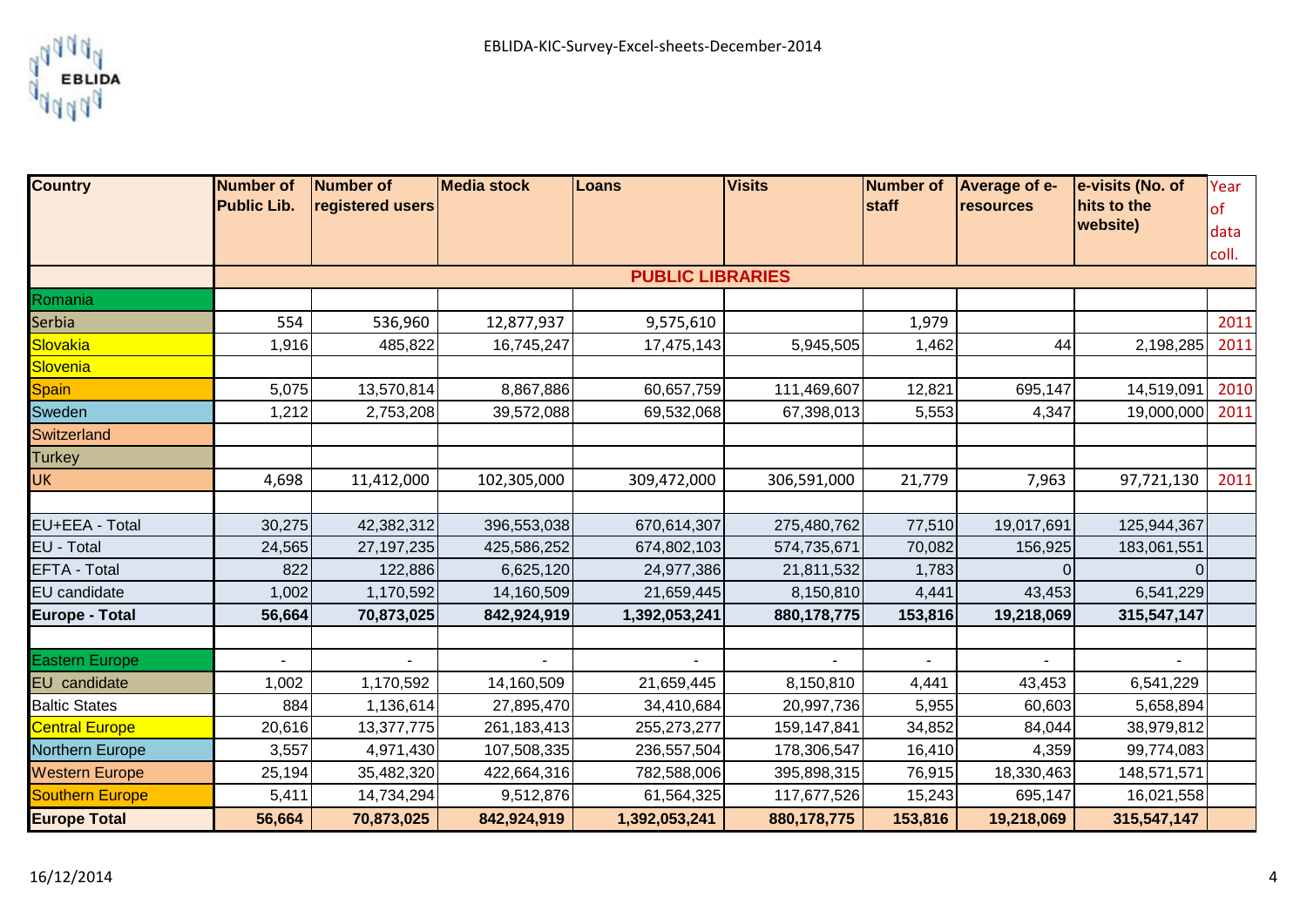

| <b>Country</b>         | Number of Number of         |            | <b>Media stock</b> | Loans                                                         | <b>Visits</b> | Number   | <b>Average of e-</b> | e-visits (No. of        | Year of            |
|------------------------|-----------------------------|------------|--------------------|---------------------------------------------------------------|---------------|----------|----------------------|-------------------------|--------------------|
|                        | Academic registered<br>Lib. | users      |                    |                                                               |               | of staff | resources            | hits to the<br>website) | data<br>collection |
|                        |                             |            |                    |                                                               |               |          |                      |                         |                    |
|                        |                             |            |                    | <b>ACADEMIC LIBRARIES (including National and University)</b> |               |          |                      |                         |                    |
| <b>Austria</b>         | 77                          |            | 33,933,800         | 3,931,600                                                     | 11,019,600    | 1,750    |                      |                         | 2011               |
| <b>Belgium</b>         |                             |            |                    |                                                               |               |          |                      |                         |                    |
| <b>Bulgaria</b>        |                             |            |                    |                                                               |               |          |                      |                         |                    |
| Bosnia and Herzegovina | 88                          | 82,497     |                    |                                                               |               | 260      |                      |                         | 2006               |
| Croatia                |                             |            |                    |                                                               |               |          |                      |                         |                    |
| <b>Cyprus</b>          | $\overline{7}$              | 24,832     | 621,034            | 114,670                                                       | 166,506       | 99       | 254,280              | 177,099                 | 2012               |
| <b>Czech Republic</b>  | 105                         | 484,872    | 19,745,070         | 4,834,971                                                     | 5,465,786     | 1,347    | 45,012               | 1,818,780               | 2011               |
| <b>Denmark</b>         | 91                          |            | 20,000,000         | 3,200,000                                                     | 4,000,000     | 2,919    |                      | 9,300,000               | 2011               |
| Estonia                |                             |            |                    |                                                               |               |          |                      |                         |                    |
| Finland                | 276                         | 1,086,403  | 23,200,000         | 18,400,000                                                    | 12,100,000    | 1,872    | 624,302              | 24,000,000              | 2011               |
| France                 | 487                         | 1,350,000  | 50,000,000         | 62,000,000                                                    |               | 6,500    | 4,500,000            |                         | 2010               |
| Germany                | 811                         | 28,400,000 | 23,900,000         | 9,200,000                                                     |               | 11,503   | 144,600,000          |                         | 2011               |
| Greece                 |                             |            |                    |                                                               |               |          |                      |                         |                    |
| Hungary                | 826                         | 751,079    | 55,078,762         | 5,247,901                                                     | 8,658,260     | 2,725    |                      | 51,395,840              | 2011               |
| Iceland                | 64                          |            |                    |                                                               |               |          |                      |                         |                    |
| Ireland                | 49                          | 202,187    |                    |                                                               |               |          |                      |                         | 2011               |
| <b>Italy</b>           |                             |            |                    |                                                               |               |          |                      |                         |                    |
| Latvia                 | 31                          | 207,260    | 13,580,645         | 6,290,615                                                     | 5,923,462     | 693      |                      | 3,708,618               | 2011               |
| Lithuania              | 49                          | 234,516    | 23,163,016         | 8,049,108                                                     | 5,637,929     | 1,494    | 68,340               | 7,732,533               | 2011               |
| Luxembourg             | 85                          |            | 2,460,000          |                                                               |               | 170      |                      |                         | 2010               |
| <b>Malta</b>           |                             |            |                    |                                                               |               |          |                      |                         |                    |
| Moldova                |                             |            |                    |                                                               |               |          |                      |                         |                    |
| Montenegro             | 13                          | 17,435     | 2,200,478          | 38,093                                                        | 55,317        | 115      |                      | 52,867                  | 2011               |
| <b>Netherlands</b>     | 14                          | 294,135    | 293,739,000        | 1,666,439                                                     |               | 1,631    | 367,693              |                         | 2011               |
| Norway                 | 314                         | 228,803    | 20,020,000         | 4,651,662                                                     | 7,753,830     | 1,604    |                      | 15,813,457              | 2011               |
| Poland                 | 1,121                       | 3,521,649  | 87,229,053         | 31,554,400                                                    |               | 8,031    |                      |                         | 2011               |
| Portugal               |                             |            |                    |                                                               |               |          |                      |                         |                    |
| 16/12/2014             |                             |            |                    |                                                               |               |          |                      |                         |                    |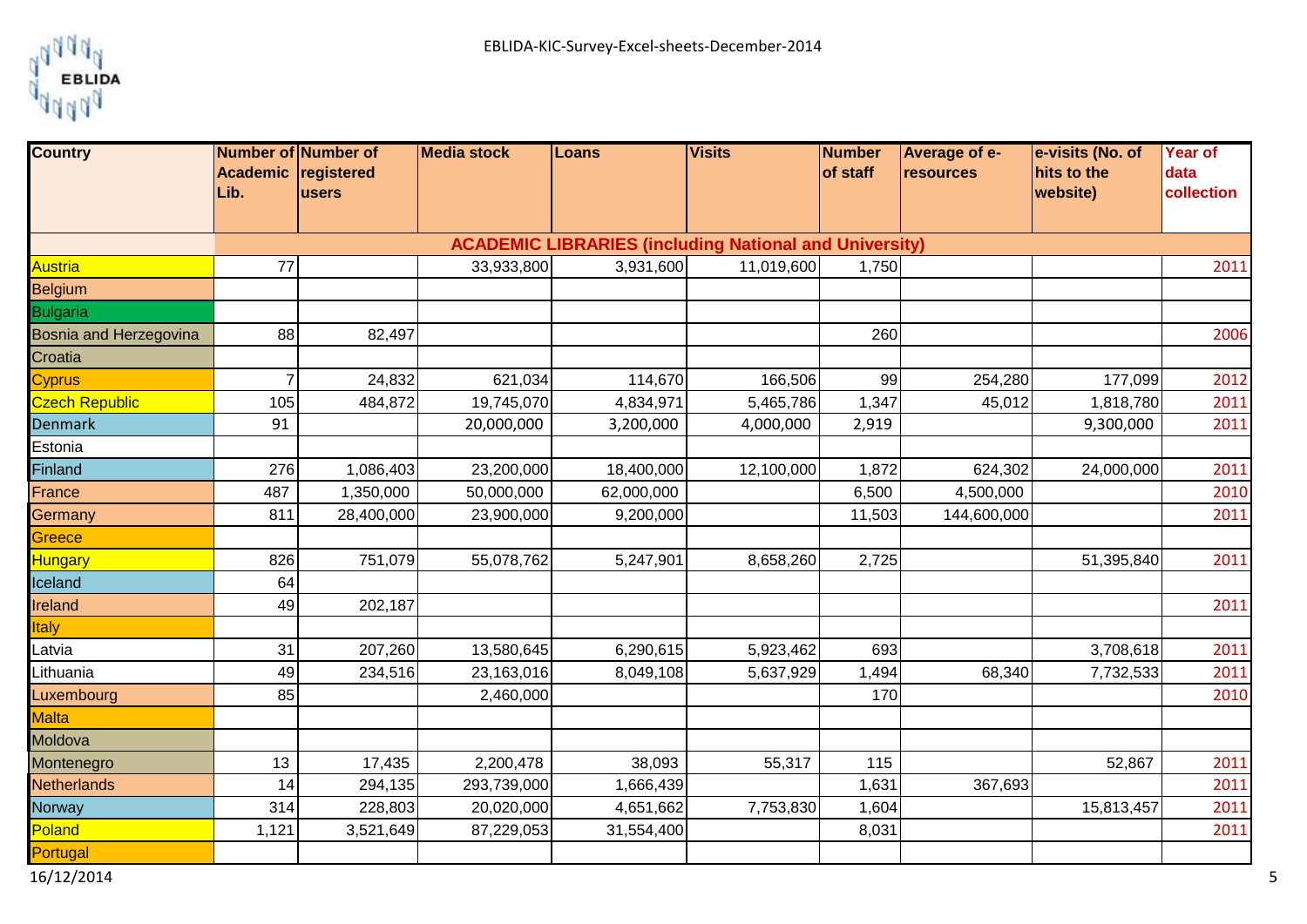

| <b>Country</b>         |                                                               | <b>Number of Number of</b> | <b>Media stock</b> | Loans       | <b>Visits</b> | Number   | <b>Average of e-</b> | e-visits (No. of | <b>Year of</b> |  |
|------------------------|---------------------------------------------------------------|----------------------------|--------------------|-------------|---------------|----------|----------------------|------------------|----------------|--|
|                        | <b>Academic</b>                                               | registered                 |                    |             |               | of staff | resources            | hits to the      | data           |  |
|                        | Lib.                                                          | <b>users</b>               |                    |             |               |          |                      | website)         | collection     |  |
|                        |                                                               |                            |                    |             |               |          |                      |                  |                |  |
|                        | <b>ACADEMIC LIBRARIES (including National and University)</b> |                            |                    |             |               |          |                      |                  |                |  |
| Romania                |                                                               |                            |                    |             |               |          |                      |                  |                |  |
| <b>Serbia</b>          | 199                                                           | 262,557                    | 8,874,623          | 3,494,289   |               | 868      |                      |                  | 2011           |  |
| Slovakia               | 40                                                            | 185,057                    | 60,357             | 3,163,695   |               | 604      | 507                  | 3,653,096        | 2011           |  |
| <b>Slovenia</b>        |                                                               |                            |                    |             |               |          |                      |                  |                |  |
| <b>Spain</b>           | 52                                                            | 1,995,012                  | 1,326,611          | 16,011,610  | 88,570,743    | 6,494    | 13,054,565           | 308,948,214      | 2010           |  |
| Sweden                 | 199                                                           |                            | 52,425,824         | 9,031,458   | 17,150,068    | 2,423    | 61,700               | 20,867,597       | 2011           |  |
| <b>Switzerland</b>     |                                                               |                            |                    |             |               |          |                      |                  |                |  |
| <b>Turkey</b>          |                                                               |                            |                    |             |               |          |                      |                  |                |  |
| UK.                    | 976                                                           |                            | 116,439,194        | 104,087,799 | 127,628,000   | 10,559   |                      |                  | 2011           |  |
|                        |                                                               |                            |                    |             |               |          |                      |                  |                |  |
| EU+EEA - Total         | 1,898                                                         | 33,537,626                 | 429,240,802        | 114,488,014 | 111,856,849   | 30,623   | 163,401,347          | 336,778,409      |                |  |
| EU - Total             | 3,398                                                         | 5,199,376                  | 387,661,564        | 172,296,252 | 174,463,505   | 30,191   | 175,052              | 94,823,368       |                |  |
| EFTA - Total           | 378                                                           | 228,803                    | 20,020,000         | 4,651,662   | 7,753,830     | 1,604    |                      | 15,813,457       |                |  |
| EU candidate           | 300                                                           | 362,489                    | 11,075,101         | 3,532,382   | 55,317        | 1,243    |                      | 52,867           |                |  |
| <b>Europe - Total</b>  | 5,974                                                         | 39,328,294                 | 847,997,467        | 294,968,310 | 294,129,501   | 63,661   | 163,576,399          | 447,468,101      |                |  |
|                        |                                                               |                            |                    |             |               |          |                      |                  |                |  |
| <b>Eastern Europe</b>  |                                                               |                            |                    |             |               |          |                      |                  |                |  |
| EU candidate           | 300                                                           | 362,489                    | 11,075,101         | 3,532,382   | 55,317        | 1,243    |                      | 52,867           |                |  |
| <b>Baltic States</b>   | 80                                                            | 441,776                    | 36,743,661         | 14,339,723  | 11,561,391    | 2,187    | 68,340               | 11,441,151       |                |  |
| <b>Central Europe</b>  | 2,169                                                         | 4,942,657                  | 196,047,042        | 48,732,567  | 25,143,646    | 14,457   | 45,519               | 56,867,716       |                |  |
| Northern Europe        | 944                                                           | 1,315,206                  | 115,645,824        | 35,283,120  | 41,003,898    | 8,818    | 686,002              | 69,981,054       |                |  |
| <b>Western Europe</b>  | 2,422                                                         | 30,246,322                 | 486,538,194        | 176,954,238 | 127,628,000   | 30,363   | 149,467,693          |                  |                |  |
| <b>Southern Europe</b> | 59                                                            | 2,019,844                  | 1,947,645          | 16,126,280  | 88,737,249    | 6,593    | 13,308,845           | 309,125,313      |                |  |
| <b>Europe Total</b>    | 5,974                                                         | 39,328,294                 | 847,997,467        | 294,968,310 | 294,129,501   | 63,661   | 163,576,399          | 447,468,101      |                |  |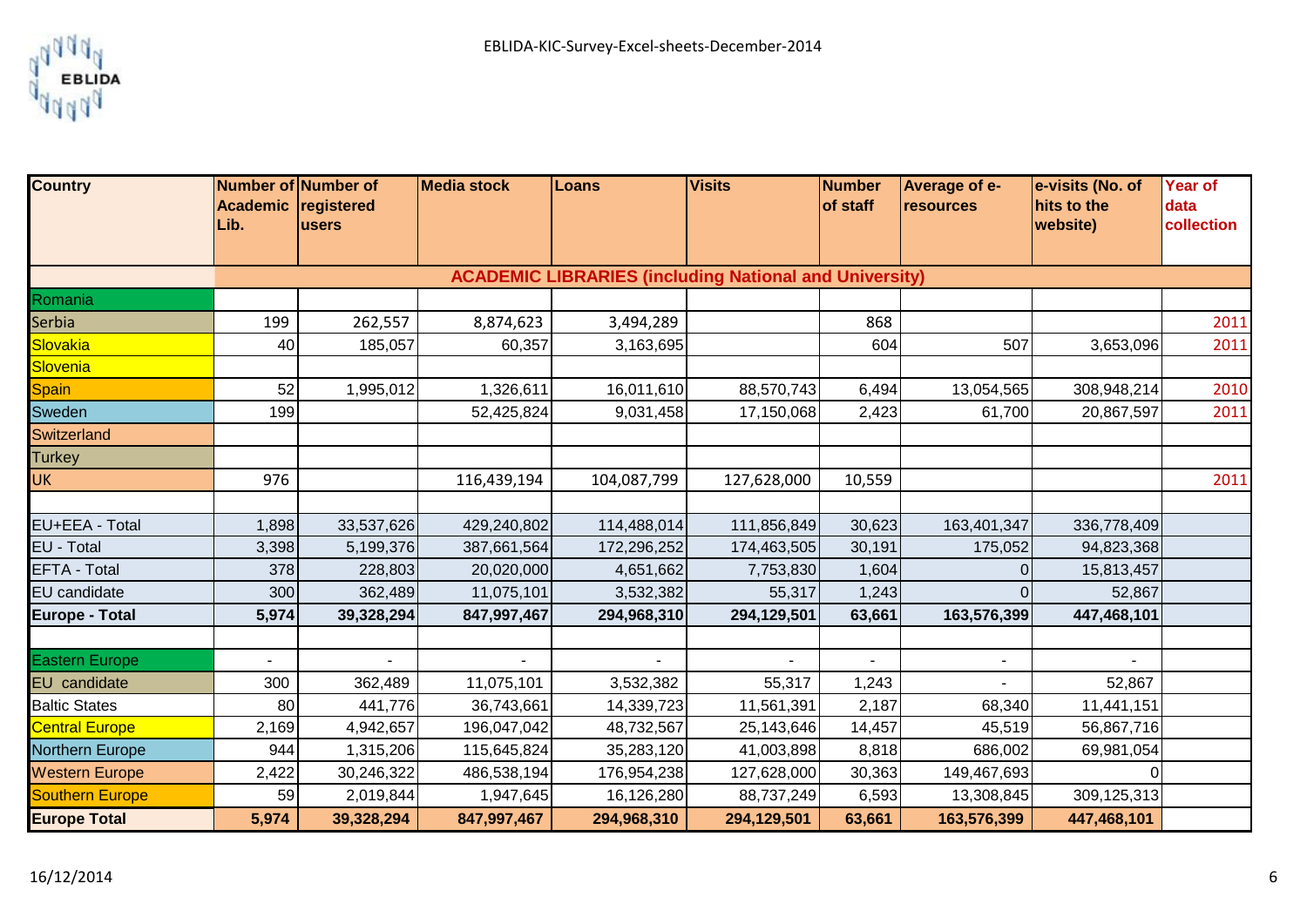

| <b>Country</b>                | <b>Library</b> | <b>Fixed</b> | <b>Reduced</b> |
|-------------------------------|----------------|--------------|----------------|
|                               | act in the     | <b>book</b>  | <b>VAT</b>     |
|                               | country        | price        |                |
|                               |                |              |                |
|                               |                |              |                |
| <b>Austria</b>                | <b>No</b>      | Yes          | Yes            |
| <b>Belgium</b>                |                |              |                |
| <b>Bulgaria</b>               |                |              |                |
| <b>Bosnia and Herzegovina</b> | Yes            | <b>No</b>    |                |
| Croatia                       | Yes            | Yes          |                |
| <b>Cyprus</b>                 | Yes            |              | No             |
| <b>Czech Republic</b>         | Yes            | <b>No</b>    | Yes            |
| <b>Denmark</b>                | Yes            | <b>No</b>    |                |
| Estonia                       |                |              |                |
| Finland                       | Yes            | <b>No</b>    |                |
| France                        | <b>No</b>      | Yes          | Yes            |
| Germany                       | Yes            | Yes          | Yes            |
| Greece                        |                |              |                |
| <b>Hungary</b>                | Yes            |              |                |
| Iceland                       | Yes            | <b>No</b>    |                |
| Ireland                       |                | <b>No</b>    |                |
| Italy                         |                |              |                |
| Latvia                        | Yes            | No           |                |
| Lithuania                     | Yes            | <b>No</b>    |                |
| Luxembourg                    | Yes            | Yes          | Yes            |
| <b>Malta</b>                  |                |              |                |
| Moldova                       |                |              |                |
| Montenegro                    | Yes            | No           |                |
| <b>Netherlands</b>            | No             | Yes          | Yes            |
| Norway                        | Yes            | Yes          | Yes            |
| Poland                        | Yes            | <b>No</b>    |                |
| Portugal                      | No             | Yes          | Yes            |

16/12/2014 7